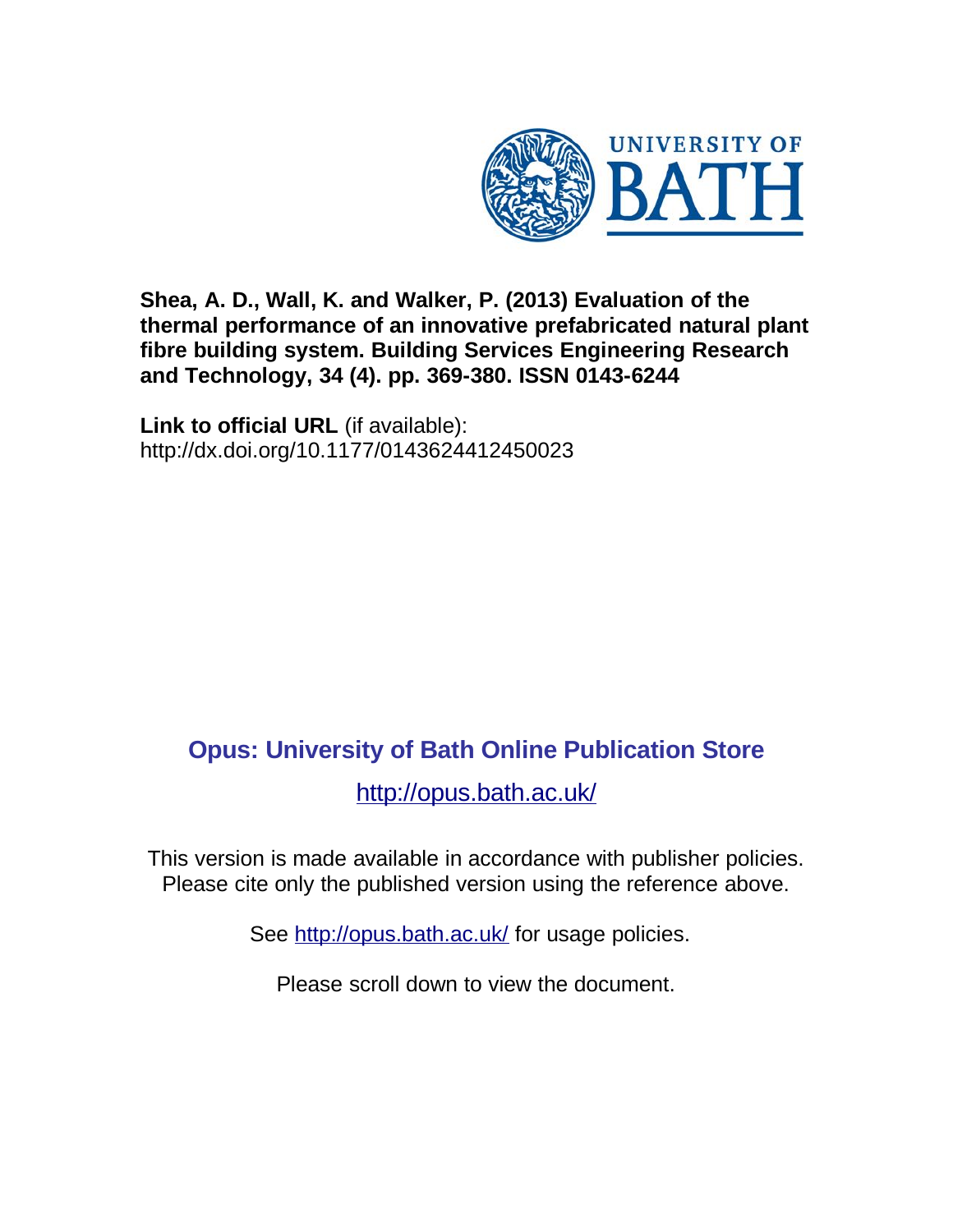# **Evaluation of the thermal performance of an innovative pre-fabricated natural plant-fibre building system.**

**Dr. Andy Shea, Dr. Katharine Wall, and Prof. Pete Walker** 

### **Abstract**

Energy efficient new and retrofit building construction relies heavily on the use of thermal insulation. A focus on the environmental performance of current construction materials with regards to both embodied energy and energy in-use has resulted in a growing interest in the use of natural fibre insulation materials. The results of Heat Flow Meter thermal conductivity tests on a range of straw samples of different densities are presented. The innovative use of straw in the development of a prefabricated straw-bale panel and the results of Guarded Hot Box testing are presented. In common with most building materials, there is a degree of uncertainty in the thermal conductivity due to the influences of temperature, moisture content and density, however, from evaluation of a range of literature and experimental data, a value of 0.064 W/m·K is proposed as representative design value for straw-bales at the densities used in building construction. Computer simulation and experimental testing suggest that the overall heat transfer coefficient (U-value) for the complete prefabricated panel is approximately  $0.178 \text{ W/m}^2$ ·K. This paper also briefly discusses the use of this innovative unit in a highly-instrumented test building constructed at the University of Bath.

### **Practical application:**

Knowledge of the thermal properties of building materials is necessary for evaluation of energy performance of the building envelope and appraisal of retrofit fabric improvements. The presentation of robust data for the thermal properties of straw will be of interest to designers developing projects employing this natural fibre insulation material.

BRE Centre for Innovative Construction Materials, Department of Architecture and Civil Engineering, University of Bath, Bath, BA2 7AY. a.shea@bath.ac.uk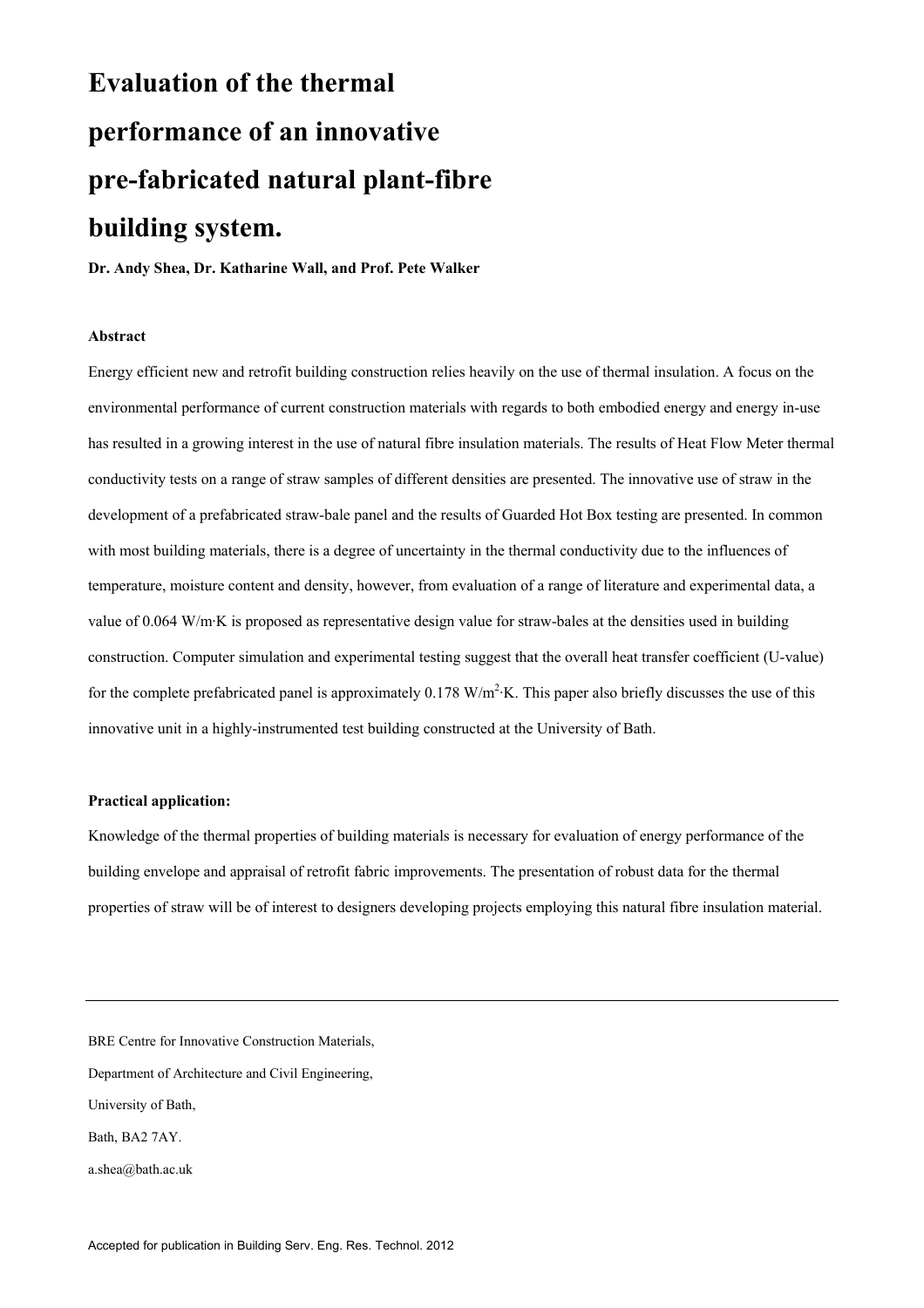### **Introduction**

Thermal conductivity is the rate of steady-state heat flow (W) through a unit area of 1 m thick homogeneous material in a direction perpendicular to isothermal planes, driven by unit (1 K) temperature difference across the material sample<sup>1</sup>. Thermal conductivity,  $\lambda$  (W/m·K), is a measure of the effectiveness of a material in conducting heat and the thickness of the material divided by its conductivity gives the thermal resistance  $(m^2 \cdot K/W)$ . The U-value, which is the overall heat transfer coefficient, is defined as the reciprocal of the sum of all the thermal resistances of the layers of the building element including resistance due to a film of air at the inner and outer surfaces. U-values are useful for comparing the thermal performance of building elements e.g. walls, windows, roofs etc. U-values form the basis of many regulatory frameworks aimed at conserving the use of fuel and power in buildings and are a fundamental part of EU members' methodologies for demonstrating compliance with the Energy Performance of Buildings Directive<sup>2</sup>. Uncertainty in the thermal conductivity of the individual construction materials will impact the overall heat transfer coefficient and any subsequent prediction of building energy use. Furthermore, as the insulation generally represents the greatest thermal resistance of any layer in a building element, uncertainty in the thermal conductivity of the insulation material will result in proportionately greater impact on the results of building energy performance modelling.

The apparent, i.e. measured, thermal conductivity of building materials is a function of density, temperature, moisture content, and age. Additionally, for easily compressible materials, such as straw and mineral wool, the effects of pressure influence conductivity and, for example, when in service as a cavity fill can 'slump', which leads to greatly increased heat loss due to convection in the cavity space. To avoid slump in the proposed prefabricated straw bale building system, which is constructed of straw bales contained within an engineered timber frame and rendered on both sides, a high density straw bale is required.

Clearly, the air trapped within the voids of the straw material has a much lower thermal conductivity than the solid fibres thus compressing the material to achieve a higher density greatly reduces the number of voids, thereby increasing the thermal conductivity of the material as a whole. Accordingly, to achieve a suitable balance of density and thermal conductivity a series of straw bale test specimens were evaluated using a Heat Flow Meter. The results of these tests are presented and discussed here along with a number of thermal performance tests including Hot Box Testing of a complete rendered straw bale panel.

#### **Straw as a material for building thermal insulation**

Insulation materials can broadly be grouped into three categories, inorganic, organic and metallic<sup>3</sup>. The primary purpose in each case is to reduce heat transfer, buffer moisture, and store heat within the building envelope. In general terms insulation materials work by trapping air within their structure and the low rate of air conduction minimises the transfer of heat. At present inorganic insulation materials dominate the building industry, although interest in the use of natural fibre insulation products is steadily increasing<sup>4</sup>. This is due, in part, to the requirement to find alternatives to the current materials many of which have negative impacts on the environment and health. Low environmental impact materials, such as natural fibre insulation, can have the advantage of reduced greenhouse gas emissions from sourcing, production and transportation, plus the potential to out perform 'standard' products in terms of health, acoustic and thermal benefits<sup>5</sup>.

Straw is a renewable biomass and is readily available, in cereal producing regions, as a co-product of the agricultural sector. Data for 2000-2009 show that the UK average annual wheat crop yield is approximately 7.8 t/ha and average yields have increased steadily since the  $1970s^{6, 7}$ . Recoverable cereal straw biomass on UK farms typically ranges from 2.75 – 4 t/ha. The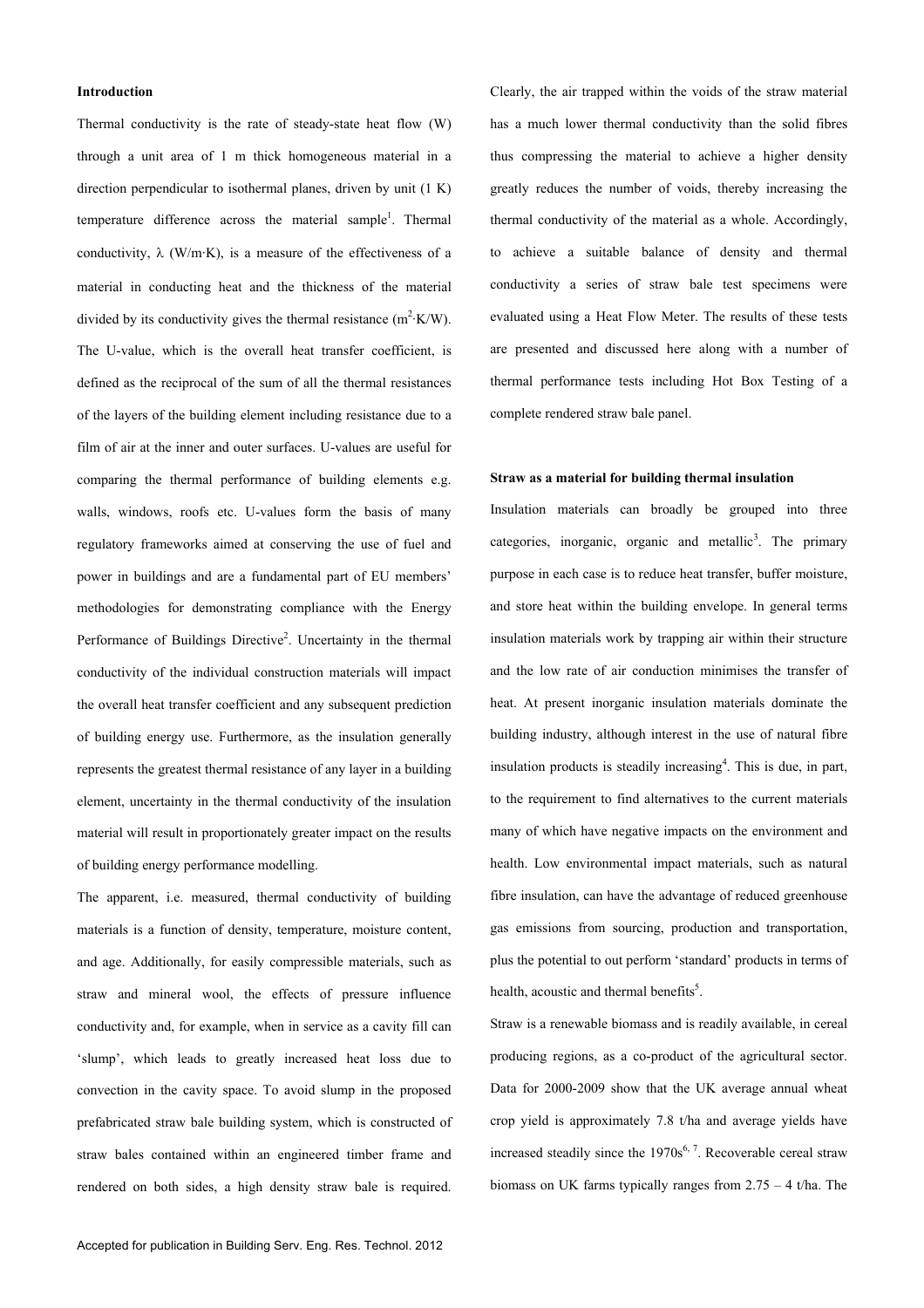energy input to those operations dedicated specifically to the baling of the straw have been calculated by Tsatsarelis<sup>8</sup> as 2970 MJ/ha corresponding to an energy input of 0.75 to 1.09 MJ/kg, which is considerably less than the embodied energy of many other forms of insulation.

The measurement of the thermal conductivity of building materials can be determined through guarded hot plate or heat flow meter hot plate methods and BS EN ISO 8990<sup>9</sup> and ISO  $8301<sup>10</sup>$  describe the appropriate test methodologies and equipment specification. Edge losses and changes in temperature across the plates of the test equipment will influence the measured conductivity. However, test methods and the equipment used are capable of achieving accurate, repeatable results and uncertainty can largely be attributed to changes in the material properties such as density, moisture content, porosity, fibre size and orientation. Beck et al. $11$  and the association of straw bale construction Germany, Fachverband Strohballenbau  $(FASBA)^{12}$ , studied the effect of moisture content on thermal conductivity and reported a 20% increase in thermal conductivity from its dry state to a state of equilibrium with an environment of 23°C and 80% RH. Ashour $^{13}$  reported similar results for both wheat and barley straw and also that increasing temperature has a significant effect on thermal conductivity. Ashour<sup>13</sup> performed conductivity tests on five straw bales ranging from 82 kg/m<sup>3</sup> to 138 kg/m<sup>3</sup> and at three mean temperatures of 10.3°C, 20.7°C and 34.2°C. Apparent thermal conductivity increased by a factor of between 2.3 to 2.8 from 10.3°C to 20.7°C, with a further rise of, typically, 10% from 20.7°C to 34.2°C.

 $FASBA<sup>12</sup>$  and Munch-Andersen & Andersen<sup>14</sup> investigated the effect of the orientation of the straw in relation to thermal conductivity and the overall thermal transmittance of straw bale wall construction. Conventionally, straw bales are referred to as 'flat' when lying on their largest face<sup>15</sup> and heat flow is perpendicular to the straw strand direction. Correspondingly, bales laid 'on-edge' experience heat flow parallel to the straw strand

Accepted for publication in Building Serv. Eng. Res. Technol. 2012

direction. However, an identifiable straw orientation depends on the type of baler and the size of the bale. Straw bales come in various sizes but those most commonly used for building are typically 'two-string' measuring approximately 350 mm high x 450 mm wide x 910 – 960 mm long or 'three-string' 420 mm high x 600 mm wide x 1060 - 1190 mm long.  $McCabe<sup>16</sup>$ undertook tests conforming to the American ASTM C177-85 standard<sup>17</sup> on large 'three-string' bales. The bales tested consisted of wheat straw with an average density of 134 kg/m<sup>3</sup>. Laid flat, with heat flow perceived to be perpendicular to the straw orientation, thermal conductivity was measured as 0.0457 W/m·K, and when laid on-edge this increased to 0.0606 W/m·K. Munch-Andersen and Andersen<sup>14</sup> tested 150 mm thick sections of a half-bale in flat and on-edge orientations and found, as  $McCabe<sup>16</sup>$ , that the resistance to heat flow was greater for bales laid on-edge i.e. where heat flow is perpendicular to the straw direction. The effect of bale density and straw orientation can both be observed from the tests conducted by Munch-Andersen and Andersen<sup>14</sup>. At the lower density of 75 kg/m<sup>3</sup> thermal conductivities of 0.052 W/m·K (perpendicular) and 0.057 W/m·K (parallel) were observed. With density increased to 90 kg/m<sup>3</sup> these figures were 0.056 W/m·K (perpendicular) and 0.060 W/m·K (parallel). Thus for the lower density case a change of orientation from perpendicular to parallel heat flow resulted in a 9% increase in thermal conductivity, whilst for the higher density sample the increase was 7%. Increasing density resulted in increased conductivity of 7% and 5% for the perpendicular and parallel cases, respectively. FASBA<sup>12</sup> carried out a series of tests to establish the relationship between thermal conductivity and straw orientation. The tests were conducted using a guarded hot plate method as per BS EN 12667 standard<sup>18</sup> and the specimens were assembled such that each individual length of straw was aligned either perpendicular or parallel to the heat flow. Measurements by  $FASBA<sup>12</sup>$  determined that the thermal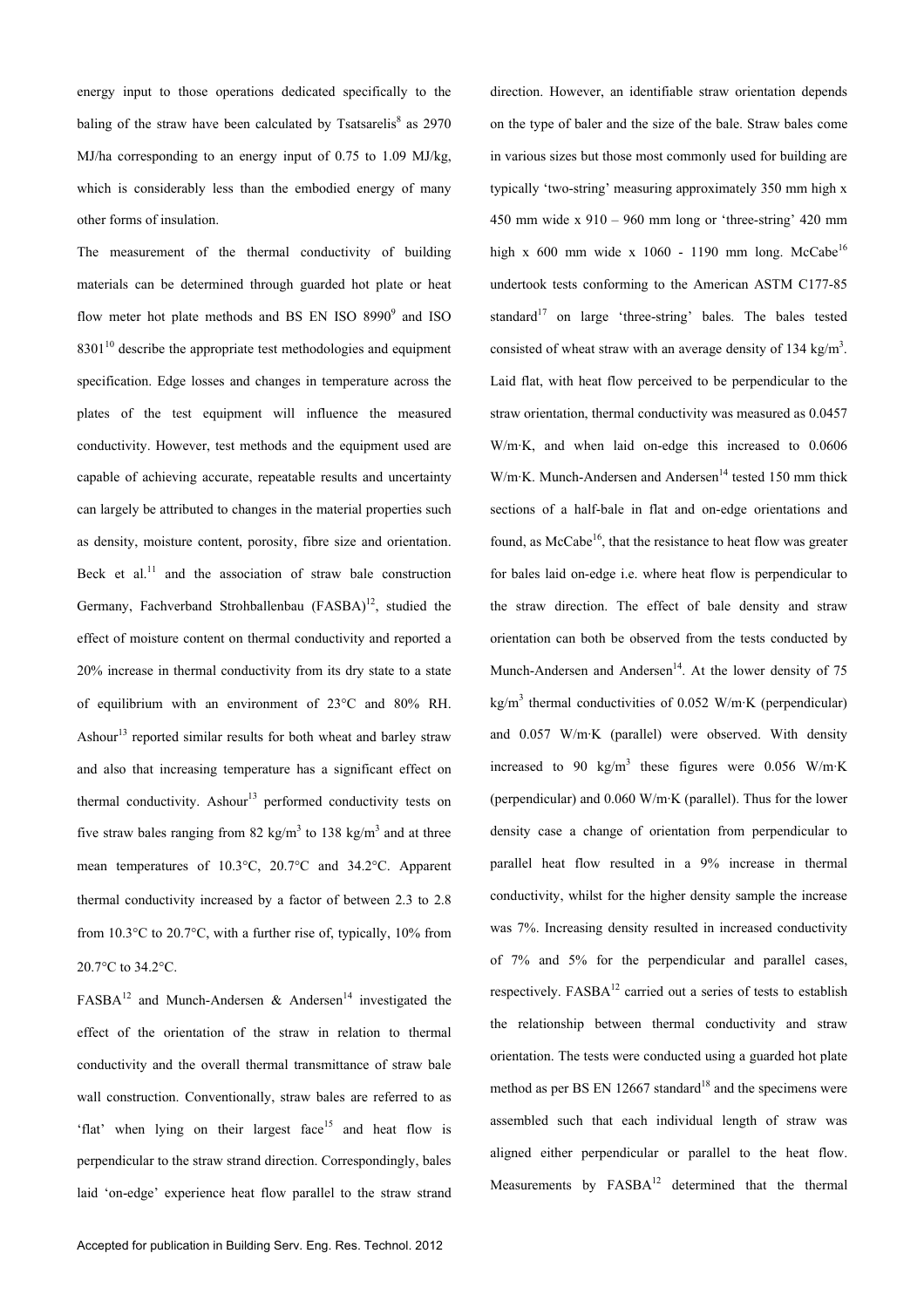conductivity when straw was aligned parallel to heat flow could be as much as 50% greater than the perpendicular to heat flow condition.

### **Methods**

### **Heat Flow Meter thermal conductivity tests**

To establish the thermal conductivity of straw bales of different densities a selection six test specimens were tested at the British Board of Agrément (BBA) test facility at Garston, UK.

The straw bales sourced for production of the prefabricated wall panels and the conductivity test specimens were two-string bales. In these smaller bales straw appears to be randomly orientated (Figure1).



**Figure 1** Cross-section through a two-string bale.

The test bales were prepared at the University of Bath to be tested using a FOX 800 Heat Flow Meter. The FOX800 unit at the BBA facility is modified by the addition of external side guards (Figure 2), which permits reliable measurement of samples up to 300 mm thick. The plates are 760mm x 760mm, the metering area is 305mm x 305mm, and the rig is calibrated to an Institute for Reference Materials and Measurements (IRMM) 440 reference standard<sup>19</sup>. To construct the test samples for thermal conductivity testing loose straw was added to a box and compressed using a hydraulic jack (Figure 3).



**Figure 2** Lasercomp FOX800 Heat Flow Meter with heated edge guard.



**Figure 3** Equipment used to create test bales at the University of Bath.

Samples were then tied and wrapped in a vapour permeable membrane. Test samples were moved to the BBA test facility and conditioned in a temperature and humidity controlled space at 23°C and 50% RH. At the time of testing the densities of the six samples were 63, 76, 85, 107, 114, and 123 kg/m<sup>3</sup>. The specimens were tested using the heat flow meter method of ISO 8301:  $1991^{10}$  and BS EN  $12667:2001^{18}$ . Subsequent conductivity testing was undertaken using a smaller FOX600 Heat Flow Meter at the University of Bath Environmental Engineering Laboratory to investigate the influence of temperature on apparent thermal conductivity. A further set of six wheat straw specimens measuring 600 mm x 600 mm x nominally 150 mm were prepared. The samples had densities ranging from 67 kg/m<sup>3</sup> to 112 kg/m<sup>3</sup> and were tested at mean temperatures of 10°C and 30°C.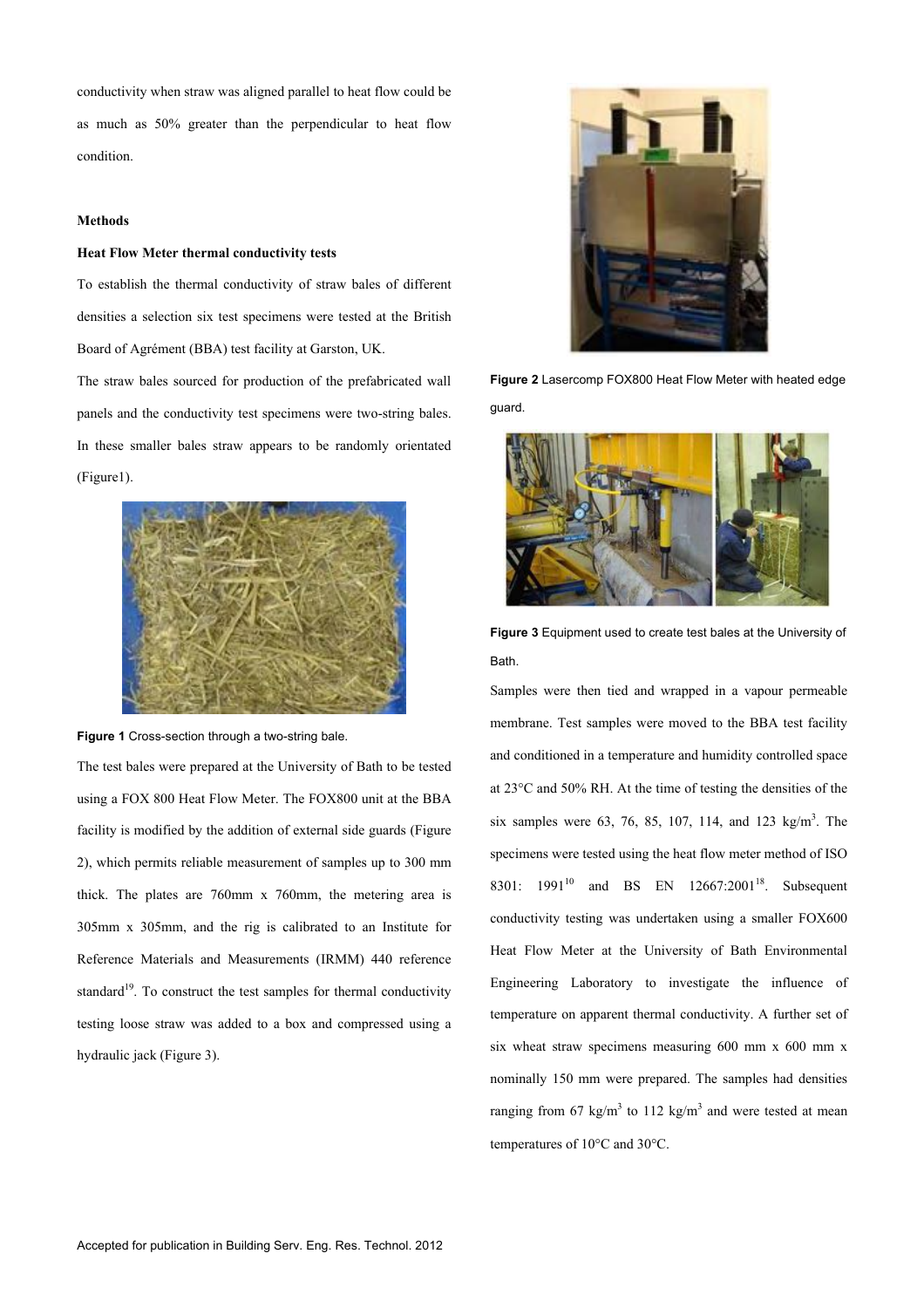### **The BaleHaus**

The prefabricated panels are known as 'ModCell' (Modular Cellulose) panels and are typically constructed of a 100 mm thick pre-cut engineered glue- or cross-laminated timber to a frame size of 3.19 m wide x 2.66 m high and 0.49 m thick. The solid frames are in-filled with 18 complete wheat straw bales and six half bales in alternate layers of three whole bales and two whole bales with two half bales to create a coursed construction. The bales are pinned together every other layer with timber dowel and stainless steel reinforcement is used as corner bracing and as vertical ties. The panels are spray rendered with formulated lime in three layers before delivery to site. There is the equivalent of 21 bales within a complete panel. Panels made for the prototype house contain straw of a density of approximately 115 kg/m<sup>3</sup>. The BaleHaus@Bath was built on the University of Bath campus to enable development of the panels for use in load-bearing mainstream housing construction. The panel construction and finished prototype house, BaleHaus @ Bath, is presented in figure 4. Details of the 'flying factory' and construction of the BaleHaus are presented in<sup>20</sup>.



**Figure 4** ModCell panel under construction in a 'flying factory' (left) and the completed prototype house at the University of Bath campus (right).

### **Thermal transmittance testing of the prefabricated 'ModCell' panel.**

The thermal transmittance of a pre-fabricated straw bale panel was also tested at  $BBA<sup>21</sup>$  to establish the overall thermal transmittance co-efficient (U-value) of the panel. A specimen panel of 3.4 m high, 3.5 m wide and 0.49 m thick was constructed in-situ. The panel was left for seven days before testing to enable the formulated lime render basecoat to develop an initial set. A

Guarded Hot Box (Figure 5) was used to conduct the test. The Guarded Hot Box had a metering box aperture of 1.9 m high by 2.4 m wide. The guard chamber and cold box apertures were 2.8 m high by 3.3 m wide<sup>21</sup>. The vertically mounted panel was placed between the hot and cold boxes to allow heat flow to be in the horizontal plane. Type T thermocouples were attached to the surfaces of the panel and the difference in these temperatures and the ambient air temperatures used to calculate the thermal resistivity and the U-value of the panel. Testing was undertaken in accordance with BS EN ISO 8990: 1996<sup>9</sup>.



**Figure 5** Prefabricated ModCell panel and Guarded Hot Box facility at the BBA, Garston, UK.

### **Experimental results**

### **Straw thermal conductivity**

The results from the thermal conductivity tests on the straw specimens at different densities are shown in Table 1. Prior to testing, the specimens were conditioned in an environmental chamber at  $23 \pm 2$ °C,  $50 \pm 5$ % RH until a stable mass was achieved.

**Table 1:** thermal conductivity for a range of sample densities.

| Density<br>kg/m <sup>3</sup> | Thermal<br>conductivity<br>W/(m·K) | Thermal<br>resistance<br>$m^2$ ·K/W | Mean<br>temperature<br>(°C) |
|------------------------------|------------------------------------|-------------------------------------|-----------------------------|
| 63                           | $0.0594 \pm 2.5\%$                 | $4.43 \pm 2.5\%$                    | 10.1                        |
| 76.3                         | $0.0621 \pm 2.5\%$                 | $4.45 \pm 2.5%$                     | 10.1                        |
| 87.4                         | $0.0619 \pm 2.5\%$                 | $4.6 \pm 2.5\%$                     | 10.1                        |
| 107                          | $0.0642 \pm 2.5\%$                 | $4.42 \pm 2.5%$                     | 10.1                        |
| 114                          | $0.0642 \pm 2.5\%$                 | $4.39 \pm 2.5\%$                    | 10.1                        |
| 123                          | $0.0636 \pm 2.5\%$                 | $4.41 \pm 2.5%$                     | 10.1                        |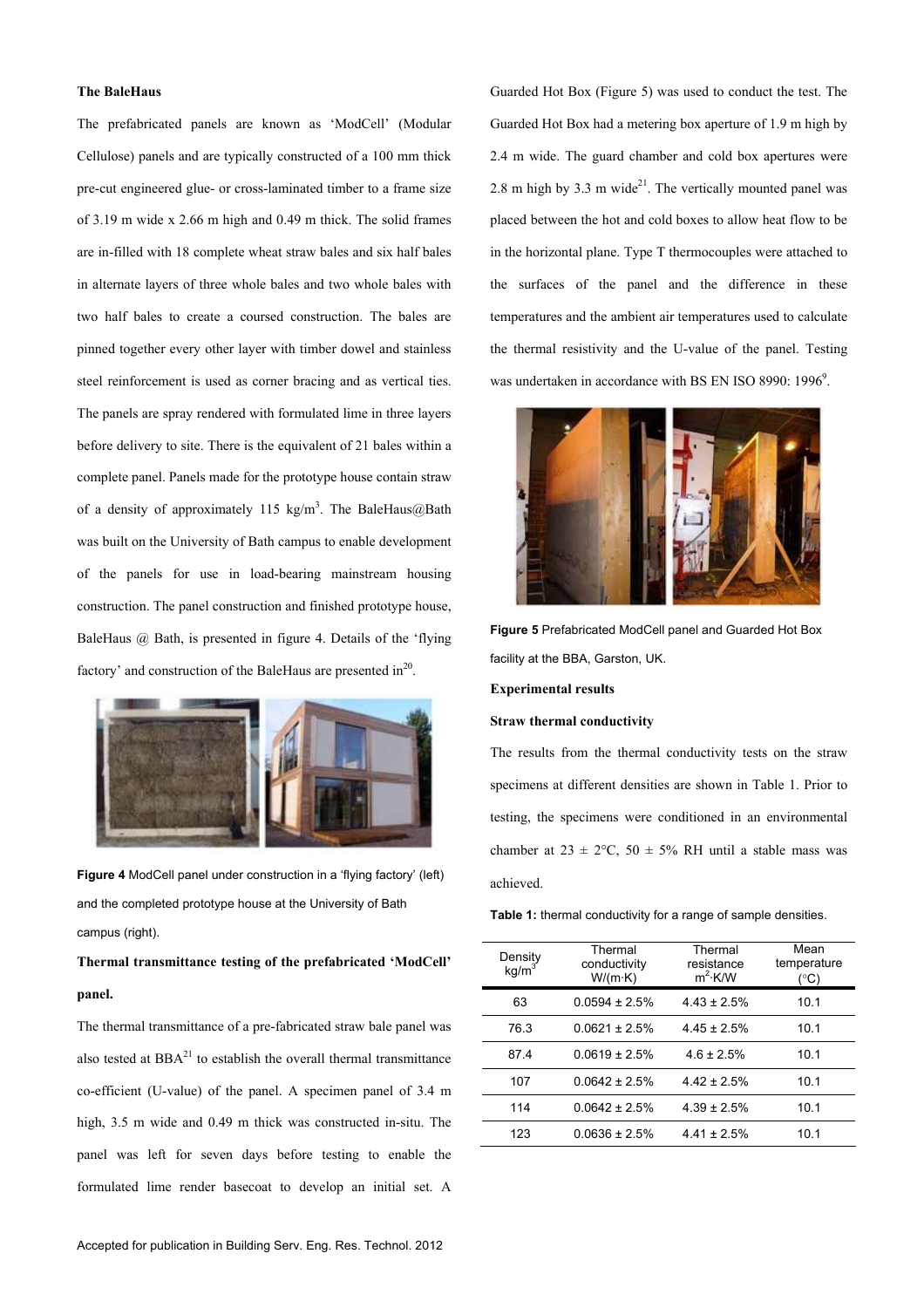The results show that the thermal conductivity of test specimens varied by only 0.0048 W/m·K across the six specimens. There is a general trend over the experimental range for thermal conductivity to increase with density. However, thermal conductivity for the wheat straw bales was less sensitive to increasing density than originally anticipated.

Figure 6 presents the results of conductivity versus density for two mean temperatures. On average the increase in mean temperature from 10°C to 30°C increases apparent thermal conductivity by 15%.



**Figure 6** Thermal conductivity versus density at 10°C and 30°C.

**Thermal transmittance of a prefabricated straw bale panel.**  The Guarded Hot Box test duration was approximately 137 hours in total, which comprised a period of 106 hours required to reach steady-state conditions followed by a 31 hour period of stability. The laboratory temperature during this period was 21°C to 23°C. Within the box, the mean air temperatures either side of the panel were measured as 21.8°C and 0.1°C. On the cold surface an air velocity of 3 m/s was maintained and all surfaces 'seen' by the test specimen were matt black. Warm side surface resistance was measured as  $0.132 \text{ m}^2 \cdot \text{K/W}$  and cold side as  $0.045 \text{ m}^2 \text{K/W}$ . The results from the thermal transmittance test on the prefabricated straw bale panel gave a measured thermal transmittance of  $0.190 \pm$  $0.015$  W/m<sup>2</sup>·K. The test was repeated at a laboratory temperature of 15°C to examine the effect of edge losses. This yielded a U-

value of  $0.189 \text{ W/m}^2$  K, which is not considered significant and is within the overall estimate of measurement uncertainty<sup>21</sup>.

### **Inspection of the completed BaleHaus.**

An infrared thermographic survey was undertaken on the prototype straw bale house to identify any thermal anomalies, thermal bridging, air infiltration, or other weaknesses in the building fabric. Current building regulations Approved Document Part  $L^{22}$ , which relates to the conservation of fuel and power, provides guidance with regards to the quality of construction. The Approved Document<sup>22</sup> indicates that the fabric of the building should be constructed to a reasonable quality to ensure that the insulation is continuous over the whole building envelope. Additionally, air permeability of the building envelope should be no worse than 10 m<sup>3</sup>/hr per m<sup>2</sup> at a pressure difference of 50 Pa. Externally, the survey showed no sign of thermal bridging or building defects. Internally the panels showed even temperatures across their surfaces (Figure 7). Infiltration can be identified around the edges of the panels due to the small gaps around the render rather than any inconsistency with the straw in-fill. For the duration of the test, the building was heated to 20°C and under negative pressure. An air permeability test for the completed BaleHaus was undertaken to ATTMA TS1<sup>23</sup> and BS EN 13829<sup>24</sup> standards and a value of  $0.86 \text{ m}^3/\text{hr}$ .m<sup>2</sup> envelope was measured, which is less than  $1/10<sup>th</sup>$  that permitted by current building regulations.



**Figure 7** Thermal image of panel in the prototype prefabricated straw bale house.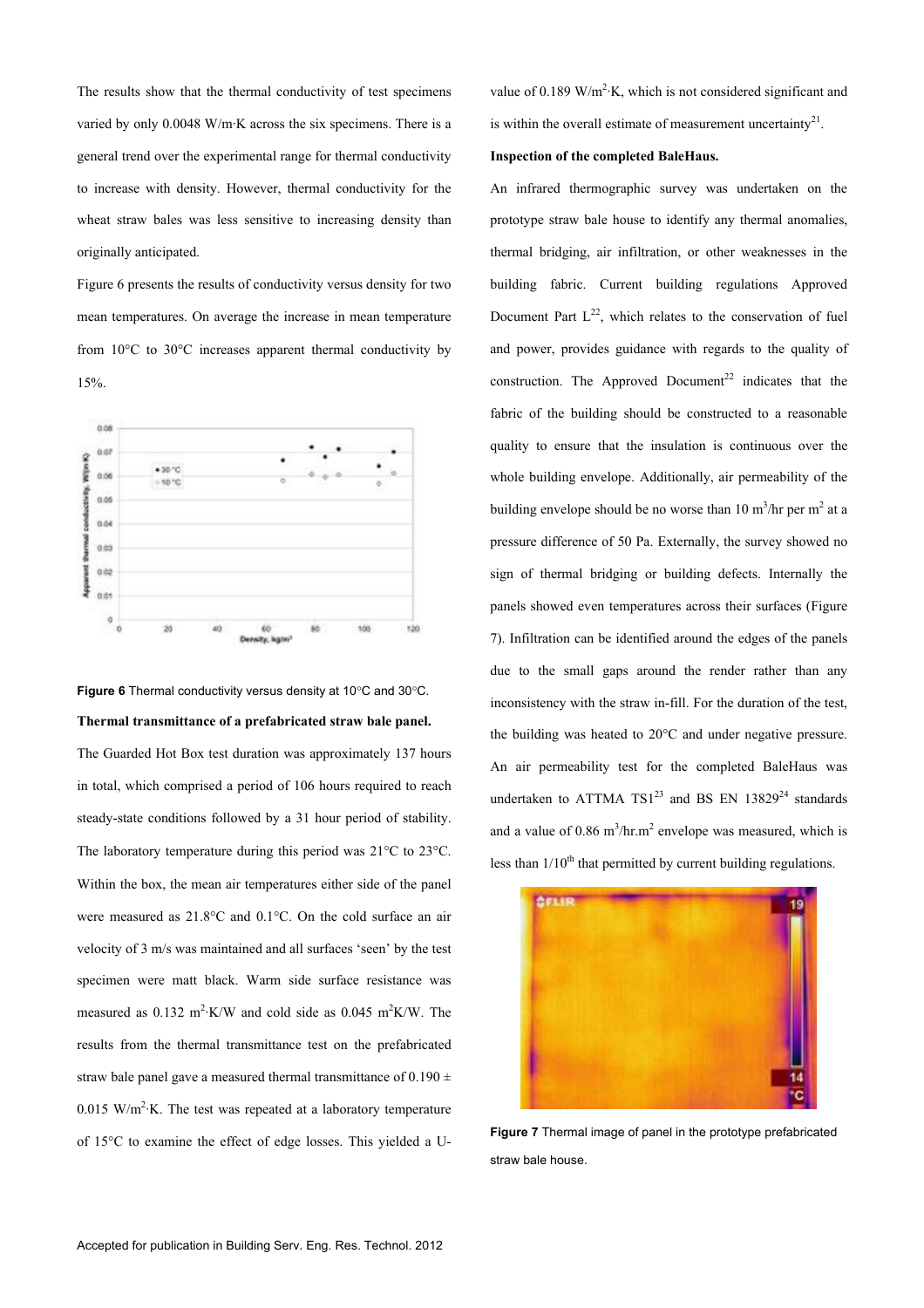### **Discussion**

A summary of thermal tests performed in North America to 2001 has been made by Stone<sup>25</sup>. In France, the Centre d'Expertise du Bâtiment et des Travaux Publics (CEBTP)<sup>26</sup> tested straw bale walls with a 20 mm lime render and measured a U-value of 0.25 W/m<sup>2</sup>·K for a 360 mm thick wall. Stone<sup>25</sup> reported U-values for straw bale walls ranging from 0.334  $W/m^2$  K for a 457 mm wall to  $0.087$  W/m<sup>2</sup>·K for a 584mm wall. Watts et al.<sup>27</sup> performed in-situ testing of a straw bale walled house in Canada using hot plates in which a series of three tests resulted in an average U-value of  $0.200$  W/m<sup>2</sup>·K for a wall of approximately 467 mm thick. In the US, tests conducted at the Oak Ridge National Laboratory<sup>25</sup> using two-string bales at 13% moisture content and plastered on both sides produced a U-value of 0.206 W/m<sup>2</sup> $\cdot$ K for a wall thickness of approximately 483 mm. The California Energy Commission officially regards a plastered straw bale wall to have an R-value of 30 ft<sup>2</sup>. °F h/Btu, equal to R 5.28 m<sup>2</sup>·K/W or 0.189 W/m<sup>2</sup>K, remarkably similar to the measured U-value of  $0.190 \text{ W/m}^2$ ·K for the ModCell prefabricated unit. Prior to the laboratory testing of the ModCell unit and series of 3-D simulations of the thermal performance were performed<sup>28</sup>. The analysis was undertaken using the 3-D steady state heat transfer software TRISCO. A number of assumptions were made when undertaking these simulations, which are presented below:

- $1$  W/m·K thermal conductivity of the lime render
- $0.13$  W/m·K Timber (frame and dowels)
- $17 W/m·K Stainless steel (reinforcement)$
- $50 W/m·K Stainless steel (screws)$
- 30 mm render on each face
- 430 mm thickness of straw bales

Cold-side environmental temperature,  $T_e$ , was taken as  $0^{\circ}$ C and warm-side environmental temperature,  $T_i$ , as 20°C. External  $(R_{se})$ and internal  $(R_{si})$  surface resistances were 0.04 m<sup>2</sup>·K/W and 0.13

m<sup>2</sup>·K/W, respectively, corresponding to standard values presented in BS EN  $6946^{29}$ . Straw conductivity values from published literature<sup>14,16</sup> plus a higher value were used to evaluate typical and worse-case conductivity and its impact on the overall thermal transmittance. Additionally, a simple 1-D U-value calculation, ignoring the effects of steel fixings, reinforcement, and the timber frame and dowels was performed for the same range of straw conductivity values. The results of the 3-D simulations and 1-D calculations are presented in Table  $\mathfrak{D}$ 

**Table 2**: 3-D simulation and 1-D calculation of panel U-values for a range of straw conductivities.

| Thermal conductivity of<br>straw           | W/m·K    | 0.045 | 0.05        | 0.086 |
|--------------------------------------------|----------|-------|-------------|-------|
| 1-D simple calculation                     | $W/m^2K$ |       | 0.102 0.113 | 0.191 |
| 3-D TRISCO model                           | $W/m^2K$ | 0.125 | 0.134       | 0.202 |
| Percentage increase from<br>$1-D$ to $3-D$ | %        | 22.5  | 18.6        | 5.8   |

Comparing the results presented in Table 2 with the Guarded Hot Box test result (0.190 W/m<sup>2</sup>·K) would indicate that the straw within the test panel had a thermal conductivity within the range 0.072 W/m·K to 0.088 W/m·K. Of course, the thermal conductivities for other materials will also vary and both the thickness and thermal properties of the lime render vary due to application technique, unevenness is the substrate material and the formulation of the lime; all of which will have some small  $(1\%)$  influence on the overall thermal transmittance of a typical ModCell, or similarly constructed, panel. As edge losses from the Guarded Hot Box test have been demonstrated to be small  $(0.001 \text{ W/m}^2 \cdot \text{K})$  and the test mean temperature is the same as that used for the Heat Flow Meter thermal conductivity tests, the most likely source of uncertainty is a result of differences in moisture content.

CEBTP26 tested straw bales at different RH levels. The thermal conductivity was found to vary between 0.064 W/m·K at 0%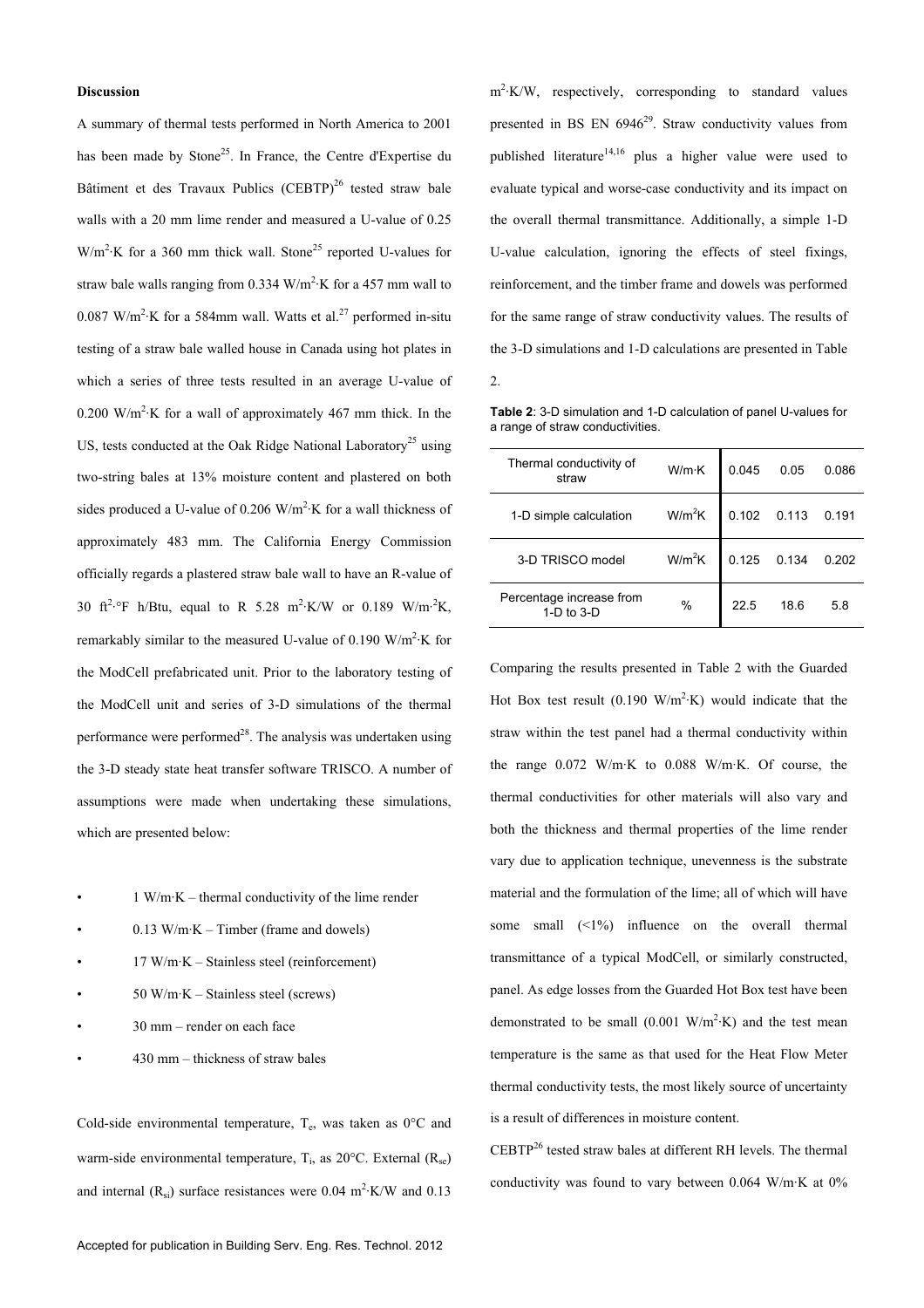RH and 0.072W/m·K at 90% RH. FASBA<sup>12</sup> reported a 20% increase in thermal conductivity from dry state to 23°C and 80% RH. Conductivity test results from this study, from samples which were conditioned to 23°C and 50% RH prior to testing, are presented in Figure 8 with  $FASBA<sup>12</sup>$  data for samples in a dry state and CEBTP<sup>26</sup> data at  $0\%$ , 50%, and 90% RH. It should be noted that the increase in density in the CEBTP tests is due to the increased mass of water and not, as is the case in the other tests, a result of increased compression of the straw.



**Figure 8** Thermal conductivity versus density for a range of straw samples in dry and humid states.

At the same relative humidity and density the mean test result for the CEBTP<sup>26</sup> data is 11% higher than the Bath data, which, given overall uncertainty in thermo-physical properties of the straw samples, is reassuringly similar. The  $FASBA<sup>12</sup>$  in a dry state and with straw strands aligned normal to the direction of heat flow represents the lower limit of thermal conductivity. The Bath conductivity data, which more closely resembles 'typical' state conditions, are, on average, 48% higher.

Wheat straw bales for use in the manufacture of the ModCell prefabricated straw bale panels have a density of between 110-120 kg/m<sup>3</sup> and are compacted further during panel fabrication. Whilst the level of compaction will affect the apparent thermal conductivity, across the range of densities used for building construction the measured thermal conductivities were much less sensitive to changes in bale density than expected. The insensitivity to density variation is beneficial for panel construction, allowing bales to be compacted in preparation for rendering without significant detriment to insulation performance. Additionally, increased density provides a better substrate for render application, and denser bales are likely to offer improved fire resistance.

### **Conclusions**

In general the previous test results from bales laid flat, with straw perceived to be orientated perpendicular to the heat flow, yield lower thermal conductivity values than those laid onedge, with the heat flow parallel to the straw orientation. This is particularly evident in the tests conducted by FASBA<sup>12</sup> where the straw was artificially aligned to ensure that every strand was either parallel or perpendicular to the heat flow, depending on the test. The results from Munch-Andersen and Andersen<sup>14</sup> show much smaller differences between 'flat' and 'on-edge' bales. A specific straw orientation appears difficult to discern in the smaller 'two-string' bales, which is the size used in the construction of the ModCell panels.

Relative humidity and temperature do have a significant impact on the measured thermal conductivity. The literature<sup>12, 26</sup> suggests that between the dry state and equilibrium with an environment at 23°C and 80% RH the apparent thermal conductivity increases between 12% - 20%. An increase in mean temperature from 10° to 30°C results in a 15% increase in the measured thermal conductivity, although other sources $13$ have reported much greater increases.

A least squares regression model for the determination of apparent thermal conductivity as a function of density results in a thermal conductivity value of 0.064 W/m·K at 120 kg/m<sup>3</sup>, which is representative of typical straw density for a ModCell panel. This equates to a U-value of  $0.178$  W/m<sup>2</sup>·K, which is within the range of uncertainty for the Guarded Hot Box test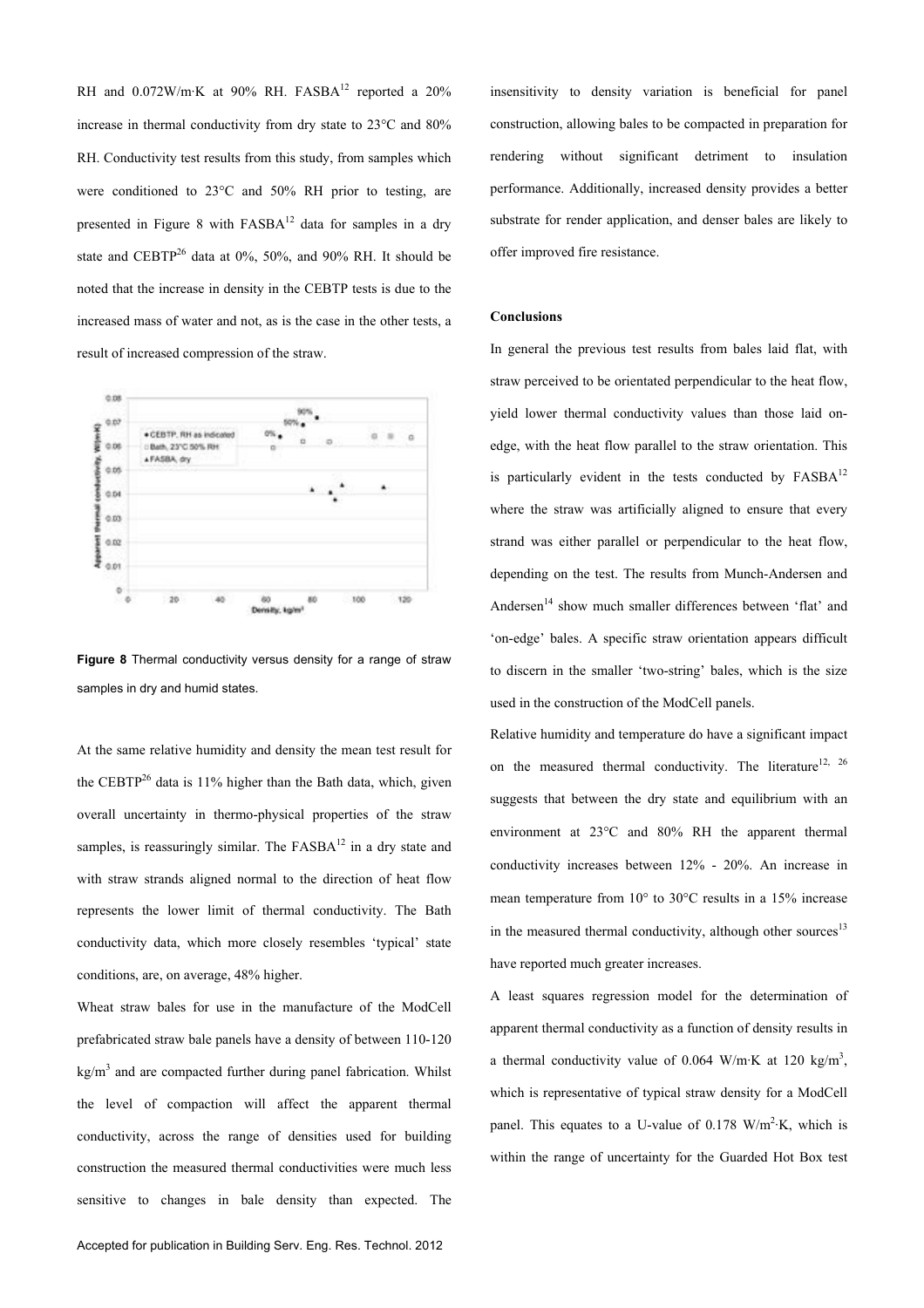result, although for design purposes the mean test value of 0.19  $W/m^2$  K is proposed.

This paper has highlighted the sources of uncertainty in the apparent thermal conductivity of straw for use in building applications and proposes, on the basis of laboratory test results and computer simulation, a typical value for thermal conductivity and overall thermal transmittance coefficient. These values will be of interest to designers and researchers wishing to evaluate the thermal performance for projects employing this natural fibre insulation material. The data permit comparison with building regulations performance standards for opaque building elements, conventional wall assemblies, and building energy performance through, for example, simple degree-day or similar methods. Furthermore, thermal imaging and air pressure testing of a fullscale test building, the BaleHaus@Bath, have demonstrated continuity of insulation and very low levels of air permeability, in addition to the inherently low embodied energy associated with the use of natural fibre insulation materials. Moisture content was not measured as part of this study, however, the determination of moisture sorption isotherms for straw forms part of current work by the authors and colleagues at the BRE Centre for Innovative Construction Materials.

### **Acknowledgements**

The BaleHaus research programme was funded by the Technology Strategy Board. We also acknowledge the help and support of our industrial partners, staff and students at BRE CICM, Department of Architecture and Civil Engineering and the Centre for Window Cladding Technology at the University of Bath.

### **References**

[1] Mohammad S. Al-Homoud. Performance characteristics and practical applications of common building thermal insulation materials. Building and Environment, 40 (3) (2005), pp. 353–366

[2] EC 2008 Implementation of the Energy Performance of Buildings Directive

Country reports 2008, Brussels, 2008, ISBN 2-930471-29-8, EAN 9782930471297 [Accessed 5 February 2012]. Available from www.epbd-ca.eu

[3] Zhou, X., Zheng, F., Li, H. and Lu, C., 2010. An environment-friendly thermal insulation material from cotton stalk fibers. Journal of Energy and buildings 42, pp.1070-1074

[4] Hills, C. A. S., Norton, A. J. and Newman, G., 2009. NFI – The importance of hygroscopicity in providing indoor climate control. NOCMAT. 6-9 September, Bath.

[5] Cripps, A., Handyside, R., Dewar, L. and Fovargue, J., 2004. Crops in construction. London: CIRIA

[6] Spink, J., Street, P., Sylvester-Bradley, R., and Berry, P. (2009). The potential to increase productivity of wheat and oilseed rape in the UK. Report to the Government Chief Scientific Adviser, Professor John Beddington.

[7] Booth E, Walker R, Bell J, McCracken D, Curry J, Knight B, Smith J, Gottschalk P, Biddle A. Assessment of the Potential Impact on UK Agriculture and the Environment of Meeting Renewable Feedstock Demands, NNFCC 08-005, 2009.

[8] Tsatsarelis, C. A. Energy inputs and outputs for soft winter wheat production in Greece. Agriculture, Ecosystems & Environment. Volume 43, Issue 2, 29 January 1993, Pages 109–118.

[9] BS EN ISO 8990:1996 Thermal insulation. Determination of steady-state thermal transmission properties. Calibrated and guarded hot box. British Standards Institution, London.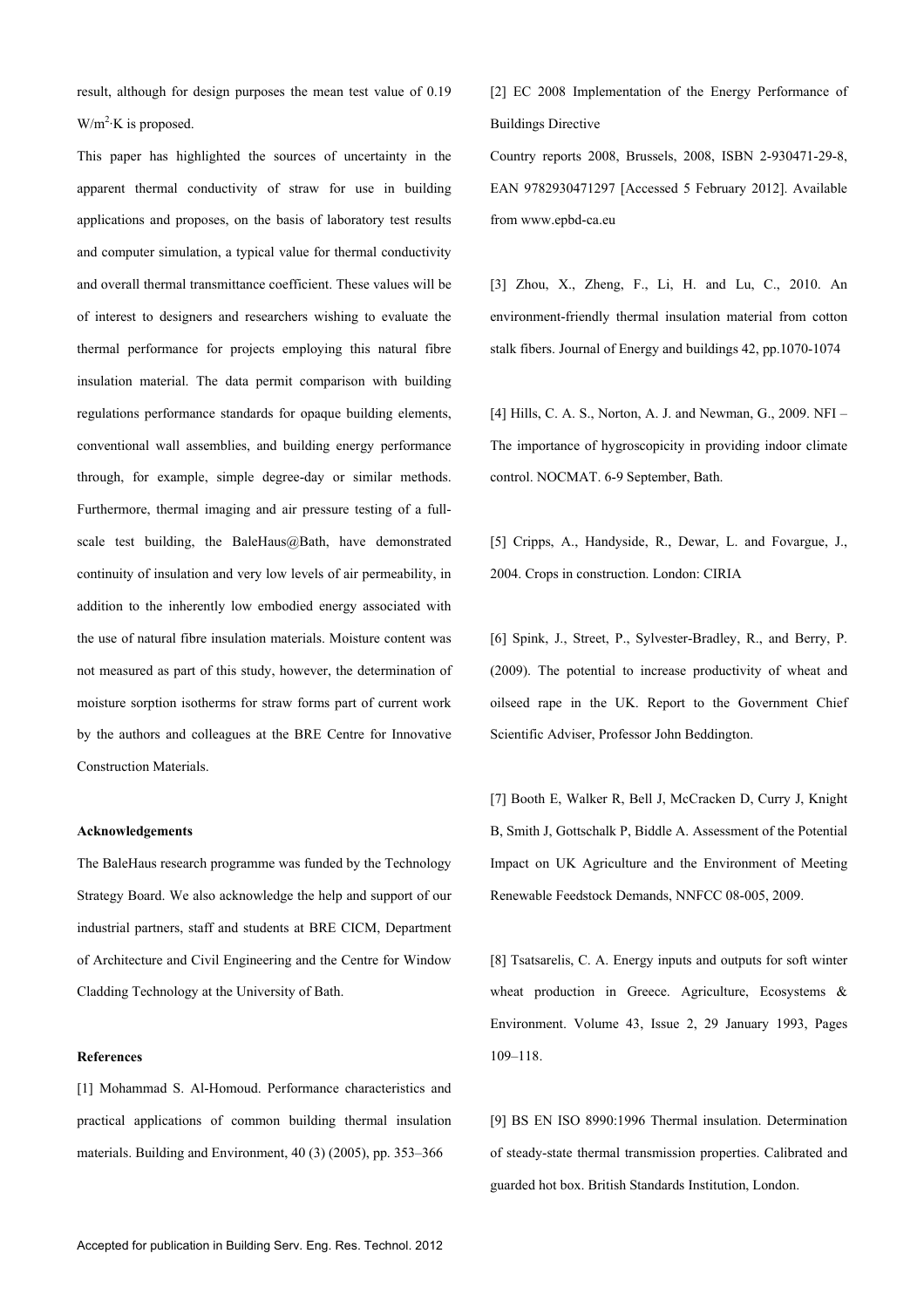[10] ISO 8301:1991 Thermal insulation. Determination of steadystate thermal resistance and related properties - Heat flow meter apparatus. British Standards Institution, London.

[11] Beck, A., Heinemann, M., Reidinger, M., and Fricke, J., 2004. Thermal Transport in Straw Insulation. Journal of Thermal Envelope and Building Science, 27(3), pp.227-234

[12] Fachverband Strohballenbau (FASBA), 2009. Thermal Performance: Strawbale building Research Development 2003- 2009. Germany: FASBA.

[13] Ashour, T., 2003. The use of renewable agricultural byproducts as building materials. PhD. Zagazig University, Benha Branch.

[14] Munch-Andersen, J., and Andersen, B.M., 2004. Halmhuse; Udformning og materialeegenskaber (Straw houses; Design and material properties). Statens Byggeforskningsinstitut/Danish Building and Urban Research, (By og Byg Resultater/City and Build Results 033)

[15] King, B., 1996. Buildings of Earth and Straw: Structural Design for Rammed Earth and Straw-bale Architecture. Sausalito, California: Ecological Design Press.

[16] McCabe, J., 1998. The Thermal Insulating value of straw bale for construction. Proceedings of the National Passive Solar Conference Volume 23, June 1998, Albuquerque, New Mexico. Colorado: American Solar Energy Society, pp.139-142.

[17] ASTM C-177-85. Standard Test Method for Steady-State Heat Flux Measurements and Thermal Transmission Properties by Means of the Guarded Hot Plate Apparatus. 1992 Annual Book of

ASTM Standards (American Society for Testing and Materials, Philadelphia, 1991), Vol. 04.06, pp. 20–31.

[18] BS EN 12667:2001. Thermal performance of building materials and products. Determination of thermal resistance by means of guarded hot plate and heat flow meter methods. Products of high and medium thermal resistance. British Standards Institution, London.

[19] Quin, S., Venuti, G., De Ponte, F., Lamberty, A. Certification of a Resin-Bonded Glass Fibre Board for Thermal Conductivity between  $-10$  °C and  $+50$  °C IRMM-440 Report EUR 19572. Directorate-General Joint Research Centre. European Commission.

[20] Wall, K., Walker, P., Gross, C., White, C. and Mander, T (In Press). Development and testing of a prototype straw bale house. Proceedings of the Institution of Civil Engineers, Construction Materials 000 Month 2012 Issue CM000, Pages 1–8. ICE London.

[21] BBA (British Board of Agrément), 2009. Determination of the thermal transmittance (U-value) of a straw bale wall for University of Bath – Department of Architecture and Civil Engineering. BBA: Unpublished, (British Board of Agrément Test Report No. 5742A).

[22] Building Regulations: Part L 2006 (Conservation of fuel and power). Approved Documents Part L1A (new dwellings), L2A (new buildings other than dwellings). London, UK: NBS for the Office of the Deputy Prime Minister, 2006.

[23] ATTMA, 2007. Technical Standard 1. Measuring Air Permeability of Building Envelopes . Air Tightness Testing and